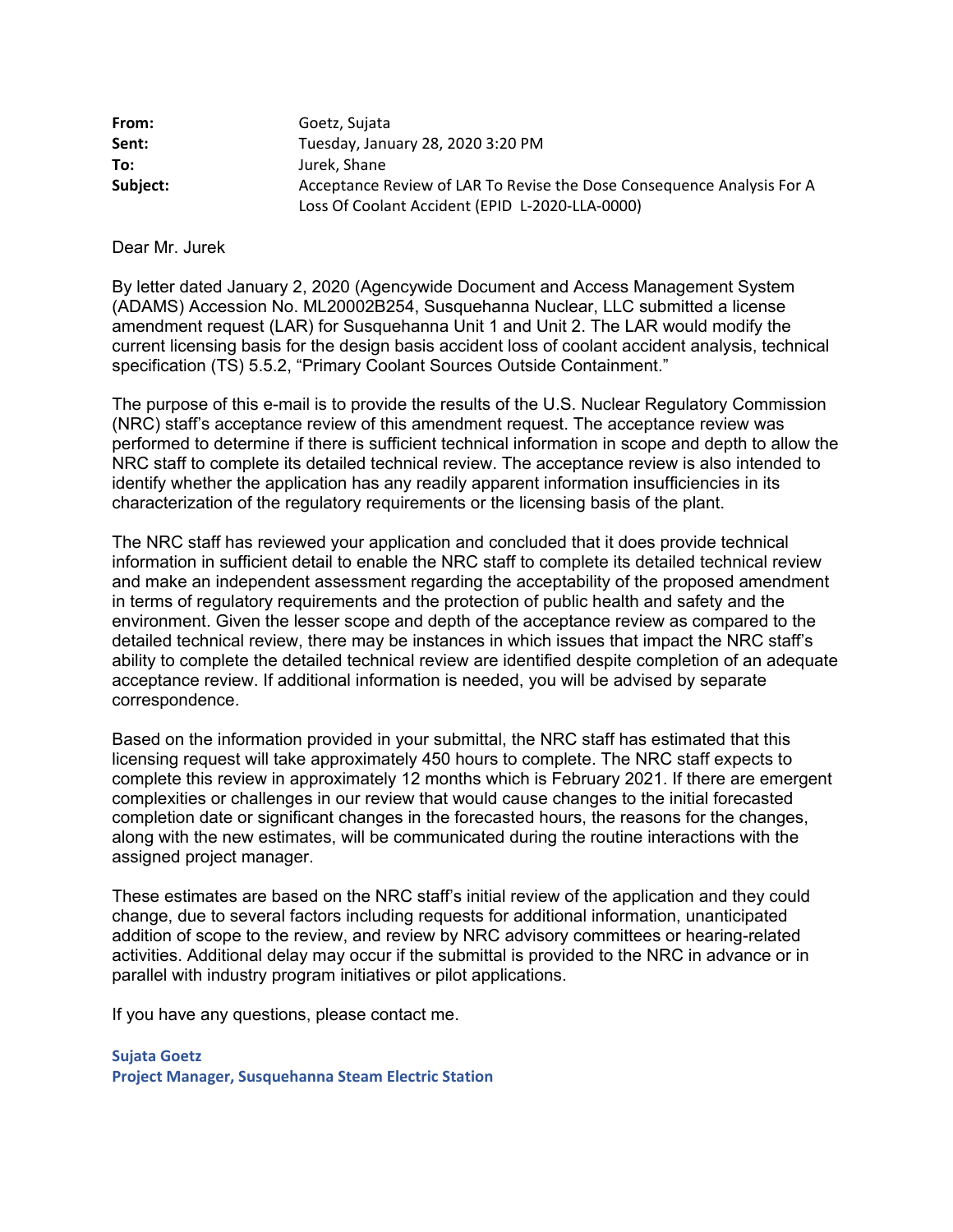**Nuclear Regulatory Commission 11555 Rockville Pike Office of the Nuclear Reactor Regulation NRC/NRR/DORL/LPL3 Office O8F2 Mailroom O8-B1A Rockville, MD 20852-2738 Washington, DC 20555-0001** 

**(o) 301.415.8004 (f) 301.415.3313**